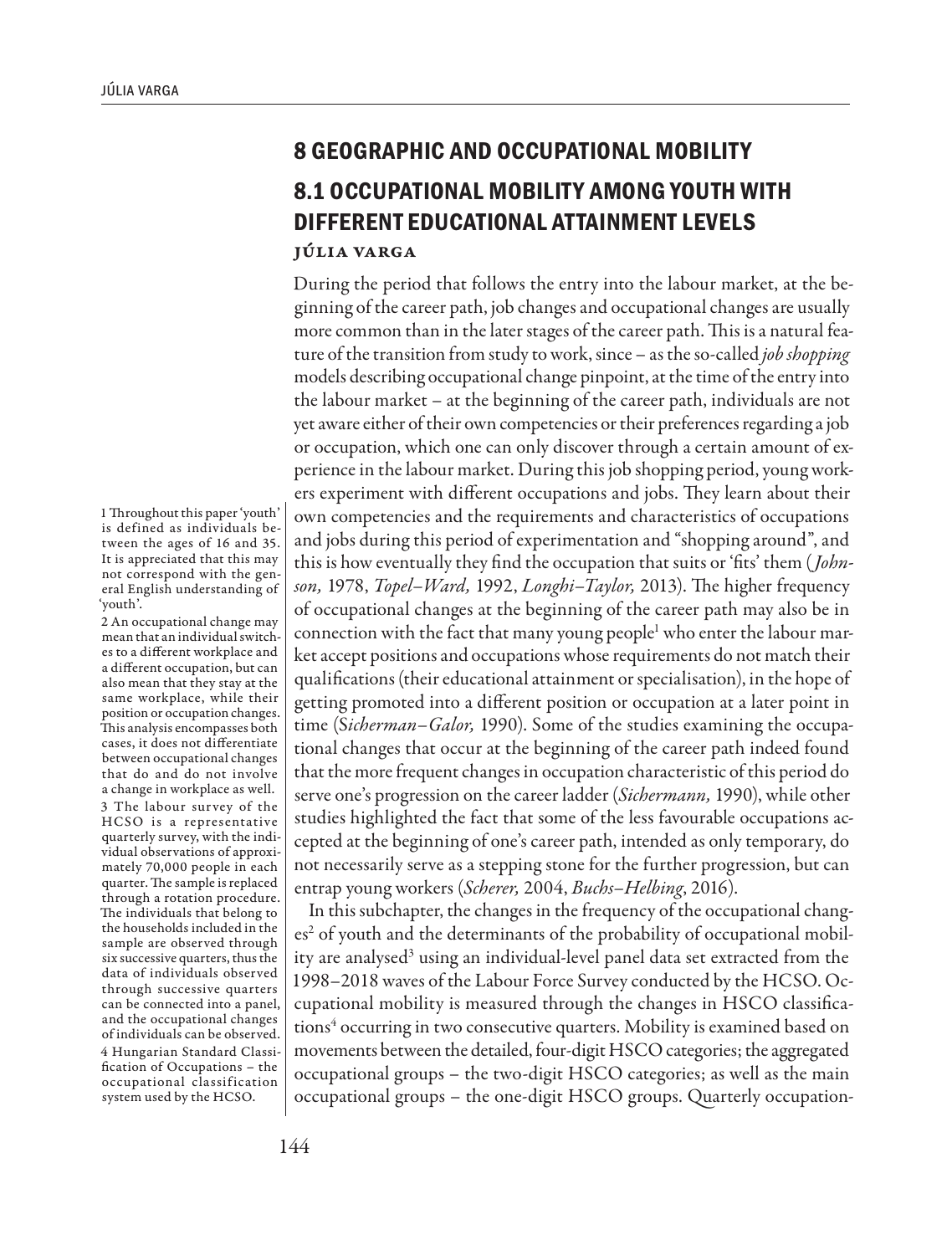al changes have been aggregated on an annual level, and the development of mobility is presented on an annual basis.

International comparisons indicate that the frequency of occupational changes is low in Hungary (*Boeri–Flinn,* 1997, *Berde–Scharle,* 2004, *Varga,* 2018a, 2018b). The mobility of youth (not older than 35 years) is higher in the job shopping period and much lower in the later stages of the career path, but even the mobility occurring at the beginning of the career path is low by international standards. *Figure 8.1.1* shows that between 2004 and 2010, the frequency of occupational changes decreased continuously, and the mobility of youth hardly surpassed that of older groups. For a part of the period, the continuous decrease was probably related to the economic recession, as occupational mobility is pro-cyclical – as demonstrated by numerous studies (*Murphy–Topel,* 1987, *Carrillo-Tudela–Visschers* (2016). After 2010, occupational changes became more frequent both among youth and among older groups, but the mobility of youth increased at a higher rate, increasing the difference between age categories. In 2018, somewhat more than 3 per cent of 16–35-olds changed occupations, which is still extremely low in international comparison (*Varga,* 2018b).

## Figure 8.1.1: The share of those changing occupations among youth in employment (between the ages of 16–35) and among older groups in employment (36–64), 2000–2004, (four-digit HSCO groups, percentage)



Source: Author's compilation.

The low level of occupational mobility is partly explained by the labour market institutions, the high proportion – in international comparison – of occupations that require specific qualifications (*Varga*, 2018b), and the particularities of the education system as well. The intensity of occupational mobility is also related to the extent to which the education system provides specialised knowledge or general knowledge (*Lindberg,* 2009). This is because one of the preconditions of occupational mobility is the transferability of (at least a part of) workers' competencies and knowledge from one occupation to the other. In countries where the education policy emphasises the acquisition of general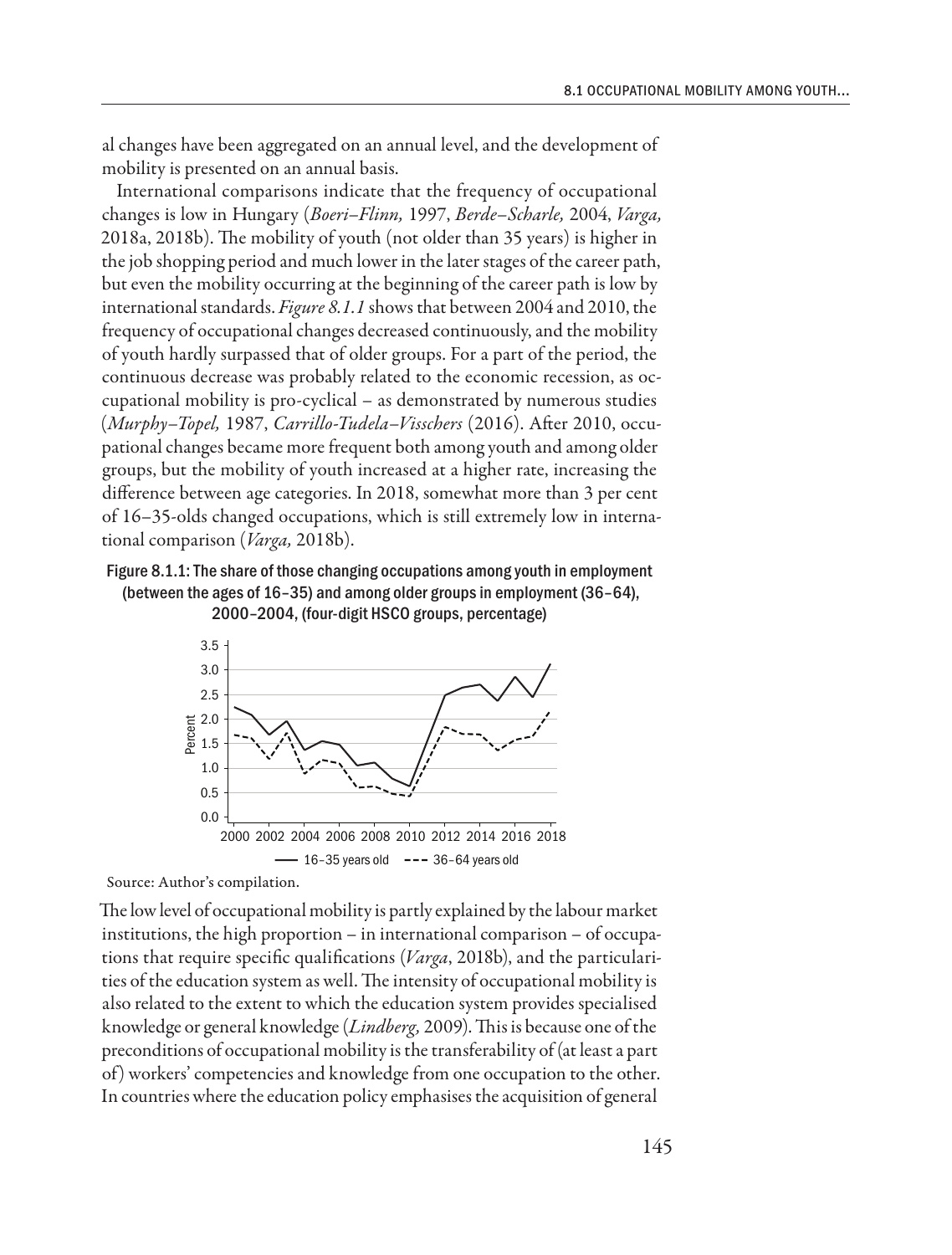knowledge and encourages participation in lifelong learning, occupational mobility is typically higher, and adaptation to the changing demands of the labour market is easier; while in countries where the intended primary function of the education system is the transference of vocation-specific knowledge, mobility is typically lower.

Comparing the changes in youth's occupational mobility by educational attainment categories (*Figure 8.1.2*)*,* what emerges is that after 2010, with the strengthening of mobility, the differences established based on educational attainment categories increased. Both on the level of occupational groups (two-digit HSCO group) and detailed occupational categories (four-digit HSCO group), those with the eighth grade of elementary school or less as their attainment level changed occupations the most frequently, while those with a higher education diploma changed occupations the least frequently. There are no significant differences between those with a secondary school diploma and those with a vocational qualification but no secondary school diploma (skilled worker or vocational school graduate).





Source: Author's compilation.

5 The direction of the occupational change was defined based on switches between one-digit HSCO-groups, omitting the "Occupations of the armed authorities" occupational group from the analysis, and creating a separate group for those working as public workers, regardless of the occupation they work in. I considered the position of the public

We examined the probability of the occupational changes of youth via simple probability models as well. On the one hand, via binary outcome models, which examine the probability of an occupational change on the levels of two-digit and four-digit HSCOs (yes/no), whose results are shown in *Table 8.1.1.* On the other hand, via multiple outcome models, which distinguished between the individual moving upwards or downwards within the occupational hierarchy,<sup>5</sup> or remaining at the same level, as a result of the occupational change. The results of this are presented in *Table 8.1.2.*

workers' group to be at the bottom of the hierarchy. The HSCO classification system is established on the basis of a hierarchy: proceeding through the levels by the main groups, the level of formal qualifications and other skills needed for the occupations keeps increasing. I considered an occupational change as up-

ward mobility if the classification of the new occupation by onedigit HSCO-group had a lower value; I considered it downward mobility if the value become higher; and if its value remained unchanged, I considered its position unchanged within the occupational hierarchy.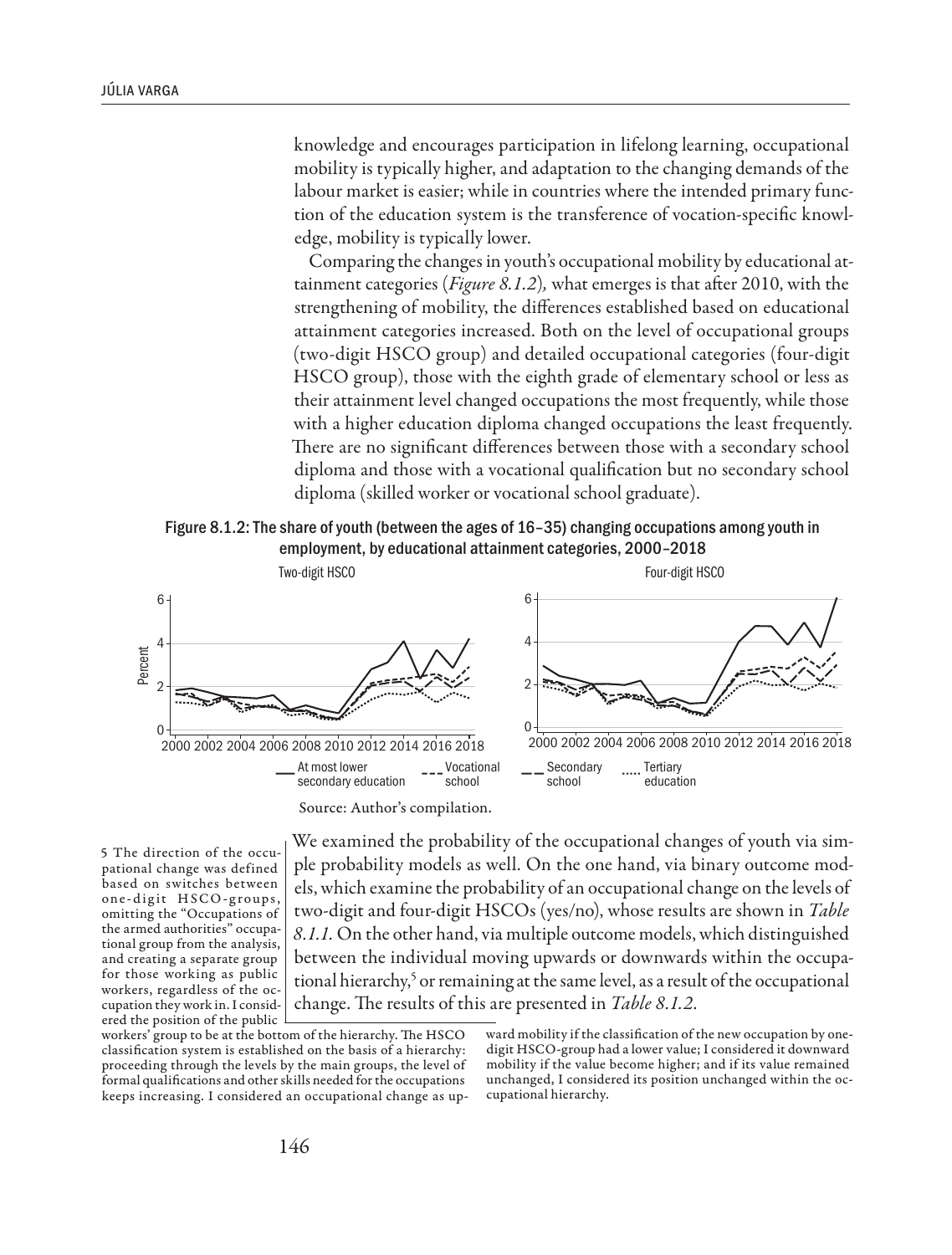|                                                           | Two-digit HSCO        | Four digit HSCO         |  |
|-----------------------------------------------------------|-----------------------|-------------------------|--|
| Variable                                                  | marginal effect dy/dx |                         |  |
| Male                                                      | $0.0009**$            | $0.0013***$             |  |
|                                                           | (0.0003)              | (0.0034)                |  |
| Eighth grade of elementary school                         | $-0.0000$             | 0.0015                  |  |
|                                                           | (0.00049)             | (0.0006)                |  |
| Vocational qualification but no secondary school          | $-0.00003$            | $-0.0002$               |  |
| diploma (skilled worker or vocational school<br>graduate) | (0.00036)             | (0.00042)               |  |
| Higher education diploma                                  | $-0.0019$ ***         | $-0.0015$ <sup>**</sup> |  |
|                                                           | (0.0004)              | (0.00048)               |  |
| Number of years of experience                             | $0.0004$ **           | $0.0006***$             |  |
|                                                           | (0.00013)             | (0.00015)               |  |
| Number of years of experience squared                     | $-9.81E-06$           | $-0.0000$               |  |
|                                                           | (0.00001)             | (0.00001)               |  |
| Number of years spent at a particular employer            | $-0.0026$ ***         | $-0.0031***$            |  |
|                                                           | (0.00007)             | 0.00008                 |  |
| Public worker                                             | $0.0044***$           | $0.0098***$             |  |
|                                                           | (0.00092)             | (0.00119)               |  |
| Working abroad                                            | $0.0051***$           | $0.0068***$             |  |
|                                                           | (0.00122)             | (0.00143)               |  |
| Year                                                      | Yes                   | Yes                     |  |

| Table 8.1.1: Factors influencing the probability of occupational change, binary |
|---------------------------------------------------------------------------------|
| outcome probit estimates (changes occupation: yes/no)                           |

Reference category: Females, with a secondary school diploma, year: 1998. Standard errors in brackets.

Significant at the \*\*\*1 per cent, \*\*5 per cent, \* 10 per cent levels.

Source: Author's compilation.

Males are more likely to change occupations both by two-digit and four digit categories than females, and are also more likely to move downwards within the occupational hierarchy. Those with a higher education diploma are significantly less likely to change occupations, but if they do, they are less likely to move downwards or stay within the same occupational level than the reference category of those with a secondary school diploma. Between the other educational attainment categories, there are no differences in the probability of an occupational change.

Those with the eighth grade of elementary school as their educational attainment are more likely to move upwards, which could be explained by the fact that a great proportion of these has public worker status, which is considered the lowest in the hierarchy. Youth with a vocational qualification but no secondary school diploma are more likely to stay within the same main occupational category. The longer time someone has spent at a certain employer, the less likely they are to switch to a different occupation. Those working as public workers or working abroad are more likely to switch.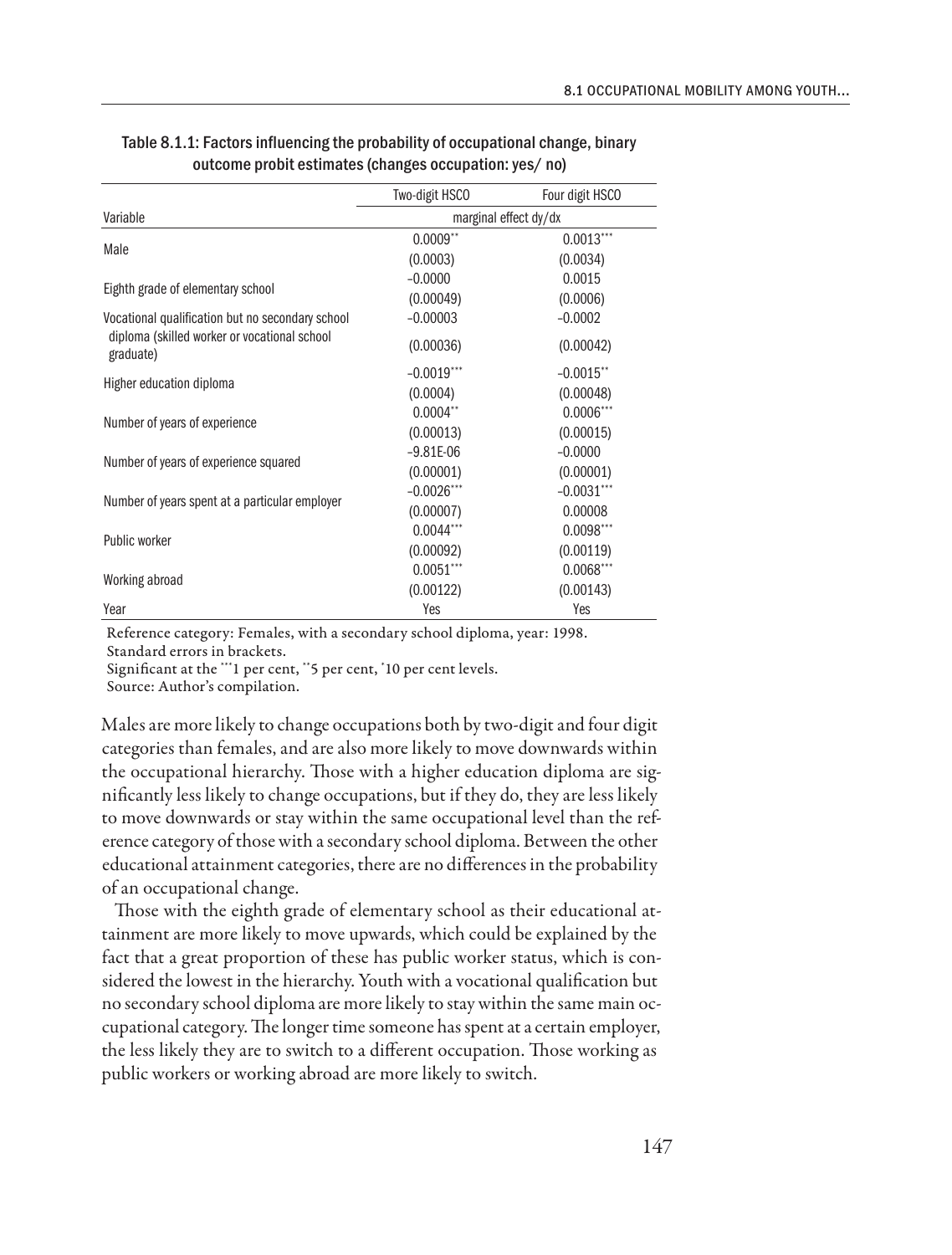|                                                                  | Switches within the   |               |                 |
|------------------------------------------------------------------|-----------------------|---------------|-----------------|
|                                                                  | same main occupa-     | Moves upwards | Moves downwards |
|                                                                  | tional category       |               |                 |
| Variable                                                         | marginal effect dy/dx |               |                 |
| Male                                                             | $-0.0003$             | $0.0010***$   | 0.0003          |
|                                                                  | (0.00022)             | (0.00014)     | (0.00011)       |
| Eighth grade of elementary school                                | $-0.0000$             | $0.0009***$   | 0.0001          |
|                                                                  | (0.00035)             | (0.00027)     | (0.00019)       |
| Vocational qualification but no secondary                        | $-0.0007**$           | 0.0007        | $-0.0001$       |
| school diploma (skilled worker or vocational<br>school graduate) | (0.00025)             | (0.00019)     | (0.00013)       |
| Higher education diploma                                         | $-0.0010$ ***         | 0.0005        | $-0.0005$ ***   |
|                                                                  | (0.00029)             | (0.00026)     | (0.00015)       |
| Number of years of experience                                    | $0.000**$             | $0.0003***$   | 0.0005          |
|                                                                  | (0.0001)              | (0.00006)     | (0.00005)       |
| Number of years of experience squared                            | $-9.81e-06$           | $-0.0000$ *** | $-9.36e-07$     |
|                                                                  | (0.00000)             | (0.00000)     | (0.00000)       |
| Number of years spent at a particular em-<br>ployer              | $-0.0017***$          | $-0.0010***$  | $-0.0004***$    |
|                                                                  | (0.00005)             | (0.00003)     | (0.00003)       |
| Public worker                                                    | $-0.0067***$          | $0.0099***$   | 0.0008          |
|                                                                  | (0.0002)              | 0.00096       | (0.00031)       |
| Working abroad                                                   | 0.0015                | $0.0020***$   | $0.0014*$       |
|                                                                  | (0.00075)             | (0.0006)      | (0.00053)       |
| Year                                                             | Yes                   | Yes           | Yes             |

| Table 8.1.2: Factors influencing the direction of occupational change, multinomial |
|------------------------------------------------------------------------------------|
| logit estimates <sup>a</sup>                                                       |

 $^{\circ}$  Switches to occupation within the same level = 1, moves upwards = 2, moves downwards  $= 3$ , reference outcome (does not change occupations)  $= 0$ .

Reference category: Females, with a secondary school diploma, year: 1998. Standard errors in brackets.

Significant at the \*\*\*1 per cent, \*\*5 per cent, \* 10 per cent levels. Source: Author's compilation.

## References

- Berde, É.–Scharle, Á. (2004): A kisvállalkozók foglalkozási mobilitása 1992 és 2001 között [Occupational mobility of small businesses]. Közgazdasági Szemle, Vol. 51, No. 4, pp. 346–361.
- BOERI, T.-FLINN, C. J. (1999): Returns to Mobility in the Transition to a Market Economy. Journal of comparative economics, Vol. 27, No. 1, pp. 4–32.
- Buchs, H.–Helbling, L. A. (2016): Job opportunities and school-to-work transitions in occupational labour markets. Are occupational change and unskilled employment after vocational education interrelated? Empirical Research in Vocational Education and Training, Vol. 8, No. 17.
- Carrillo-Tudela, C.–Hobijn, B.–She, P.–Visschers, L. (2016): The extent and cyclicality of career changes: Evidence for the U.K. European Economic Review, Vol. 84, No. C, pp. 18–41.
- Johnson, W. R. (1978): A theory of job shopping. The Quarterly Journal of Economics, Vol. 92, No. 2, pp. 261–277.
- Lindberg, M. E. (2009): Student and early career mobility patterns among highly educated people in Germany, Finland, Italy, and the United Kingdom. Higher Education, Vol. 58, No. 3, pp. 339–358.